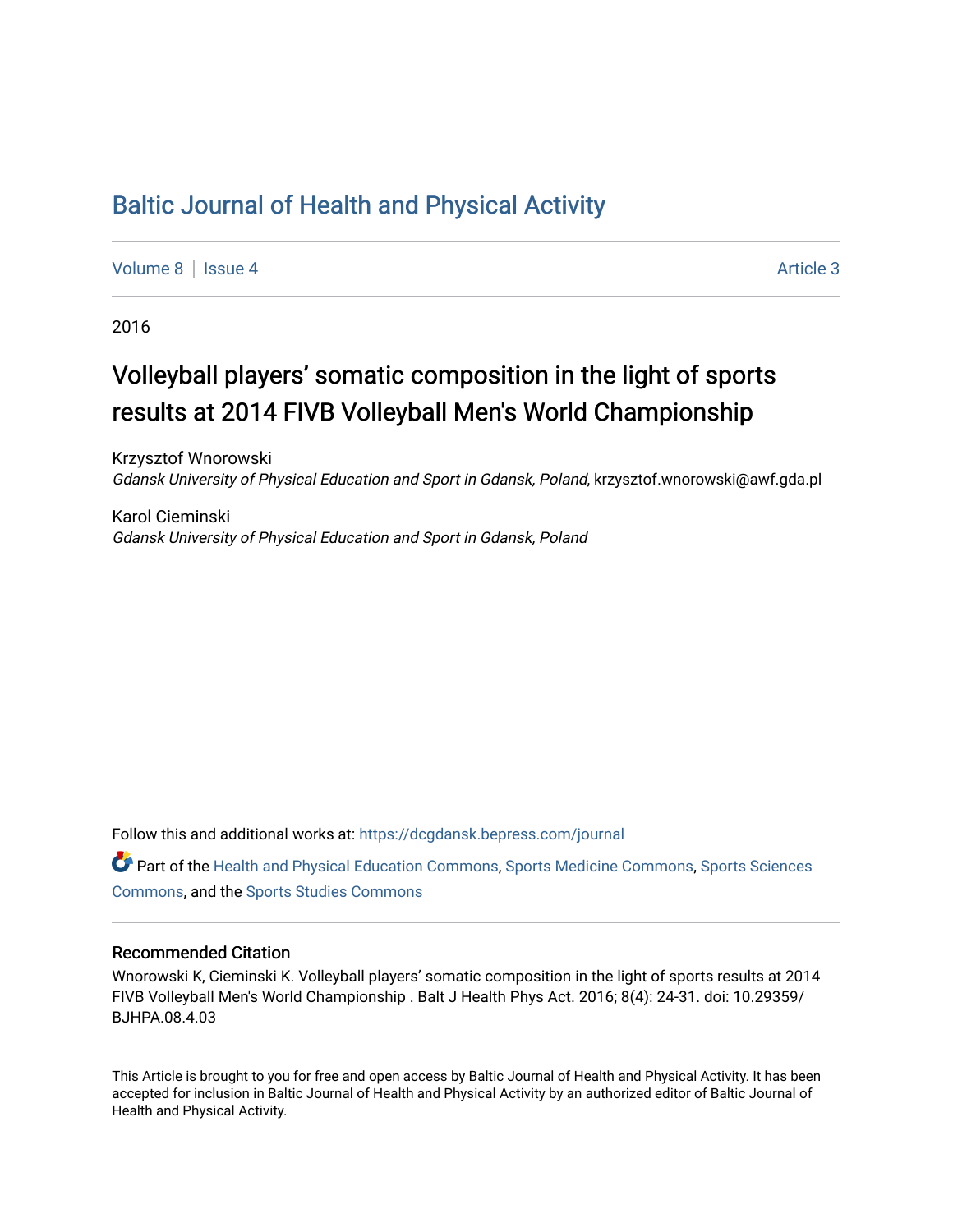**Authors' Contribution:**

- **A** Study Design **B** Data Collection
- **C** Statistical Analysis
- **D** Data Interpretation
- **E** Manuscript Preparation
- **F** Literature Search
- **G** Funds Collection

# **Volleyball players' somatic composition in the light of sports results at 2014 FIVB Volleyball Men's World Championship**

**Krzysztof Wnorowski DEF, Karol Ciemiński ABC**

Gdansk University of Physical Education and Sport in Gdansk, Poland

| <b>abstract</b>         |                                                                                                                                                                                                                                                                                                                                                                                                                                                                                                                                                    |
|-------------------------|----------------------------------------------------------------------------------------------------------------------------------------------------------------------------------------------------------------------------------------------------------------------------------------------------------------------------------------------------------------------------------------------------------------------------------------------------------------------------------------------------------------------------------------------------|
| <b>Background</b>       | The aim of the study was to analyse sports results and the somatic composition<br>of participants in the 2014 FIVB Volleyball Men's World Championship held in Poland.                                                                                                                                                                                                                                                                                                                                                                             |
| <b>Material/Methods</b> | Research material involved volleyball players participating in the World Championships<br>$(n = 280)$ . Their age, height, weight, one-arm spike reach, both-arm block reach, and<br>Rohrer's index were analysed. The mean value of the features and their derivatives in<br>individual teams and groups were calculated and verified using statistical tests (t-Student,<br>Mann Whitney and Cochran-Cox) if the differences were significant.                                                                                                   |
| <b>Results</b>          | The subjects' mean age was 26.33 years (SD = 3.90), body height 198.41 cm (SD = 6.05),<br>body weight 89.40 kg (SD = 8.43), spike reach 344.08 cm (SD = 13.37), block reach<br>326.68 cm (SD = 13.09), Rohrer's index 1.15 (SD = 0.10). 90.36% of the volleyball players<br>manifested the leptosomatic body composition, 9.28% the athletic one, and 0.36%<br>the pyknic one. The highest and the lowest ranked teams in the analysed tournament<br>significantly differed in the spike reach ( $P < 0.005$ ) and in body height ( $P < 0.015$ ). |
| <b>Conclusions</b>      | The leptosomatic body composition type is dominant among volleyball players at the top<br>level of sports championship. The body height and the spike reach significantly differentiate<br>the top and the bottom ranked teams participating in the 2014 FIVB Volleyball Men's World<br>Championship. These characteristics should be taken into account in selection to play<br>men's volleyball.                                                                                                                                                 |
| Key words               | High-performance, sports competition, sports result, anthropometry, body type                                                                                                                                                                                                                                                                                                                                                                                                                                                                      |

| article details              |                                                                                                                                                                                                                                                                                                                                                                                                                                                                                                                                                                                                                                                                                                                                                                                                      |
|------------------------------|------------------------------------------------------------------------------------------------------------------------------------------------------------------------------------------------------------------------------------------------------------------------------------------------------------------------------------------------------------------------------------------------------------------------------------------------------------------------------------------------------------------------------------------------------------------------------------------------------------------------------------------------------------------------------------------------------------------------------------------------------------------------------------------------------|
| <b>Article statistics</b>    | Word count: 2,828; Tables: 3; Figures: 0; References: 26                                                                                                                                                                                                                                                                                                                                                                                                                                                                                                                                                                                                                                                                                                                                             |
|                              | Received: February 2016; Accepted: September 2016; Published: December 2016                                                                                                                                                                                                                                                                                                                                                                                                                                                                                                                                                                                                                                                                                                                          |
| <b>Full-text PDF:</b>        | http://www.balticsportscience.com                                                                                                                                                                                                                                                                                                                                                                                                                                                                                                                                                                                                                                                                                                                                                                    |
| Copyright                    | © Gdansk University of Physical Education and Sport, Poland                                                                                                                                                                                                                                                                                                                                                                                                                                                                                                                                                                                                                                                                                                                                          |
| Indexation:                  | AGRO, Celdes, CNKI Scholar (China National Knowledge Infrastructure), CNPIEC, De Gruyter - IBR (International<br>Bibliography of Reviews of Scholarly Literature in the Humanities and Social Sciences), De Gruyter - IBZ<br>(International Bibliography of Periodical Literature in the Humanities and Social Sciences), DOAJ, EBSCO - Central<br>& Eastern European Academic Source, EBSCO - SPORTDiscus, EBSCO Discovery Service, Google Scholar, Index<br>Copernicus, J-Gate, Naviga (Softweco, Primo Central (ExLibris), ProQuest - Family Health, ProQuest - Health &<br>Medical Complete, ProQuest - Illustrata: Health Sciences, ProQuest - Nursing & Allied Health Source, Summon<br>(Serials Solutions/ProQuest, TDOne (TDNet), Ulrich's Periodicals Directory/ulrichsweb, WorldCat (OCLC) |
| <b>Funding:</b>              | This research received no specific grant from any funding agency in the public, commercial, or not-for-profit<br>sectors.                                                                                                                                                                                                                                                                                                                                                                                                                                                                                                                                                                                                                                                                            |
| <b>Conflict of interest:</b> | Authors have declared that no competing interest exists.                                                                                                                                                                                                                                                                                                                                                                                                                                                                                                                                                                                                                                                                                                                                             |
| <b>Corresponding author:</b> | Karol Ciemiński, Gdansk University of Physical Education and Sport in Gdansk, Gorskiego St. 1, 80-336 Gdansk,<br>Poland; karol.cieminski@awf.gda.pl                                                                                                                                                                                                                                                                                                                                                                                                                                                                                                                                                                                                                                                  |
| <b>Open Access License:</b>  | This is an open access article distributed under the terms of the Creative Commons Attribution-Non-commercial<br>4.0 International (http://creativecommons.org/licenses/by-nc/4.0/), which permits use, distribution, and<br>reproduction in any medium, provided the original work is properly cited, the use is non-commercial and is<br>otherwise in compliance with the license.                                                                                                                                                                                                                                                                                                                                                                                                                 |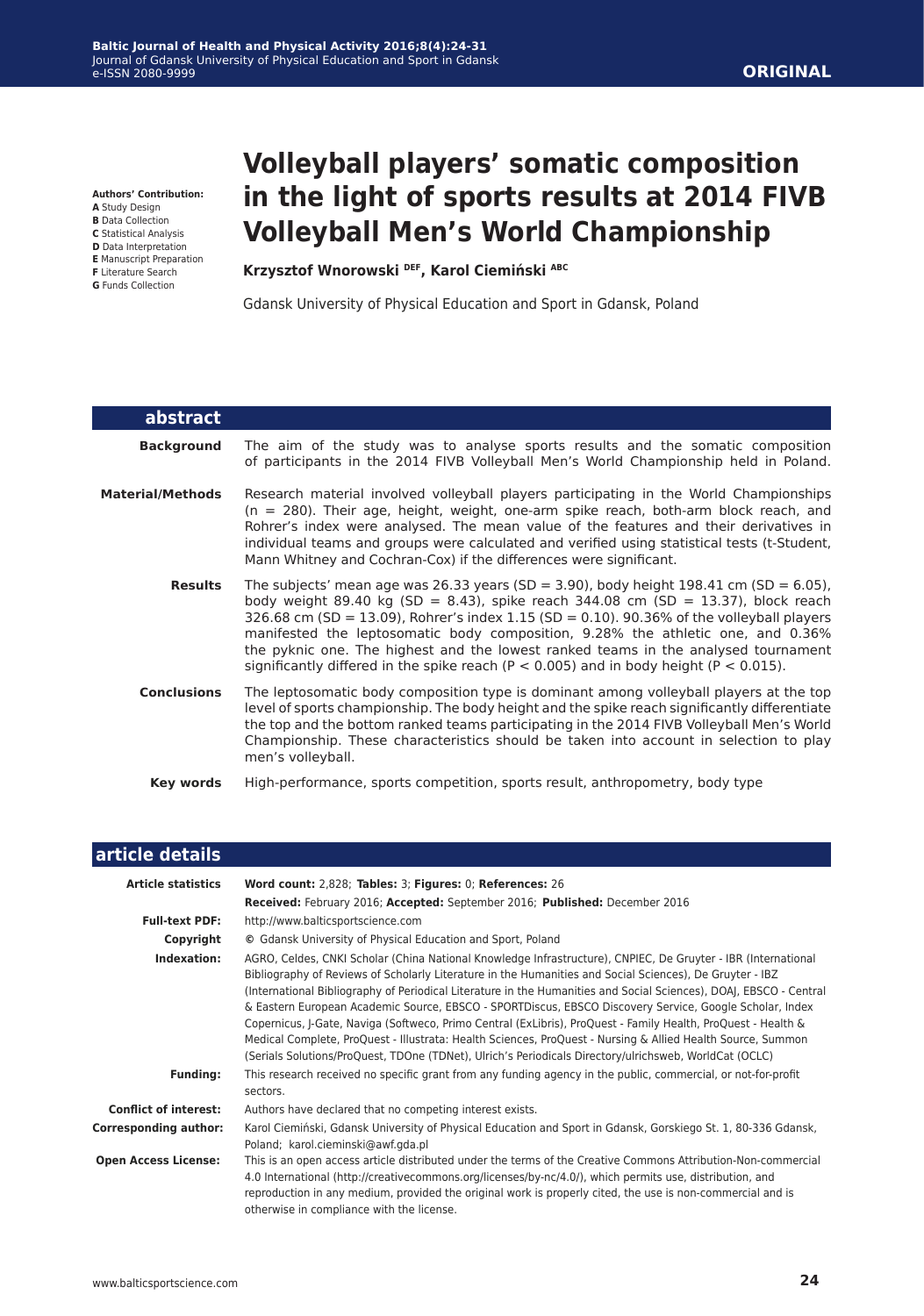### **introduction**

Volleyball, like other team games, requires players to have not only high technical and tactical skills and high efficiency in offensive and defensive actions, but also to possess suitable somatic composition and physical fitness [1, 2, 3]. The characteristics of a sports volleyball champion are mostly defined by his age, somatic composition, physical fitness trials and technical and tactical skills [4, 5, 6]. Both in individual and in team disciplines those players are called champions who achieve the greatest success in major sports competitions. Therefore, in volleyball, national teams participating in the most prestigious competitions, i.e. in the World Championships, the Olympic Games, the World League and continental championships are usually analysed. When making up such teams, many technical, tactical and psychological elements should be taken into account, and players with suitable somatic composition, much experience and an appropriate index ratio of weight to body height, which promotes adaptation to jumping exercising, should be selected [6].

Assessing players' somatic composition and the level of physical fitness in the light of changes in the techniques and tactics of the game as well as looking for significant differences between them and the sports result specify the development trends in men's volleyball [7, 8, 9]. The World Championships are a particularly important moment in the development of each sports discipline, as the results obtained during them constitute a summary of longterm training. Analysing the best players also provides information on the necessary changes which should be introduced to the training process in the coming years to remain in the progressive trend [7, 8, 10].

Many authors stress that players' anthropometric and physiological features and their technical skills are of fundamental importance in achieving the sports result in volleyball [11]. Gualdi-Russo and Zaccagni [12] studied the somatic composition of leading male ( $n = 234$ ) and female ( $n = 244$ ) volleyball players in relation to their position on the court and the place taken in Italian Serie A1. The top classified teams of Italian Serie A1 had more players with the ectomorphic body type compared to the lowest classified teams. Malousaris et al. [13], examining Greek female volleyball players, found that athletes from the best teams were taller and had lower BMI than the average. Paleo et al. [14] found that players from the highest ranked teams exhibited greater body height, body weight and one-arm spike reach and both-arm block reach compared with the lowest ranked teams. The subjects' age did not significantly differ between the two groups.

The aim of this study was to analyse athletic performance and somatic composition of participants in the 2014 FIVB Volleyball World Men's Championship held in Poland. The Authors decided to examine whether there were statistically significant differences between the characteristics of the players representing the highest and lowest ranked teams in the final classification of the World Championships in question. Also the performance of the Polish team – the winner of the tournament – was assessed in comparison to all teams. The study allowed answering the following research questions:

What is the average level of the somatic composition characteristics and onearm spike reach and both-arm block reach in volleyball players participating in the FIVB Volleyball Men's World Championships in 2014?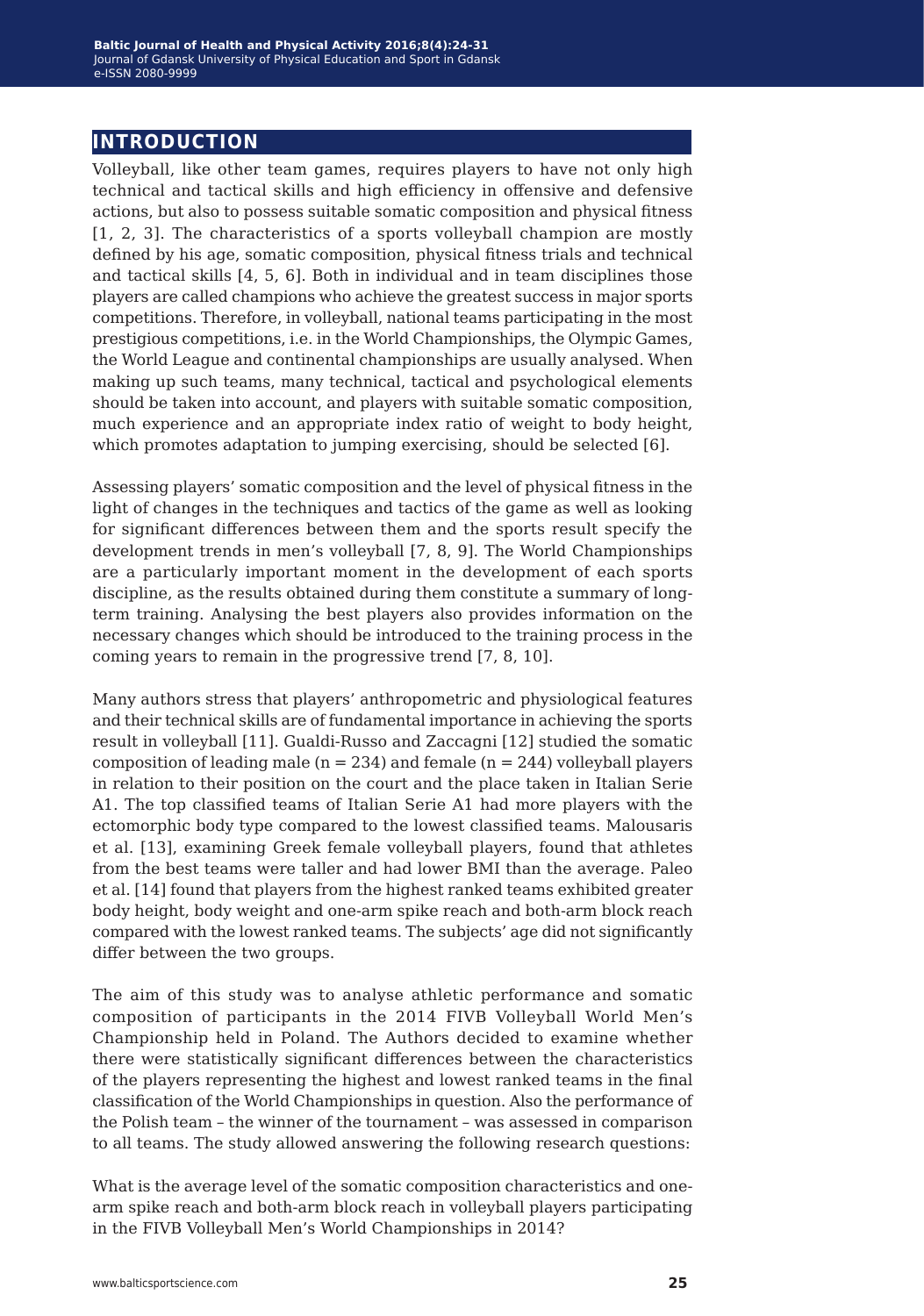What is the somatic composition and one-arm reach (attack) and both-arm reach (block) of the world champion – the Polish national team?

Do the somatic composition characteristics and one-arm spike reach and botharm block reach significantly differentiate the highest and the lowest ranked teams in the analysed tournament?

#### **material and method**

The research sample involved players of 24 teams participating in the 2014 FIVB Volleyball Men's World Championship held in Poland from 30 Aug.–21 Sep. 2014. The total number of the examined volleyball players was 280. Players from the libero position were excluded from the analysis due to their different tasks on the court. The study was conducted in four groups. The first research group was made of all participants in the World Championships. The second one comprised four top classified teams: 1. Poland, 2. Brazil, 3. Germany, 4. France. The third one included four lowest ranked teams (all finished the tournament in 21st place): Cameroon, Tunisia, Egypt, Puerto Rico. The last group included the Polish team.

Data on age, body height, body weight, one-arm spike reach and both-arm block reach were obtained from the official website of the 2014 FIVB Volleyball Men's World Championship in Poland [15]. One-arm spike reach and both-arm block reach were examined using a measuring tape to test the reach. To test one-arm spike reach, having taken a run-up a subject jumped from both feet, as in attack, to mark the maximum reached height with fingers of one hand on the measure. Both-arm block reach was tested with a trial in which the subject jumped from the spot with both feet, as in block, and marked with fingers of both hands the point reached on the measure (both hands at the same height).

Rohrer's slenderness index was calculated taking into account the data on body height and weight. Types of body composition were defined by means of Curtius's key with a use of Rohrer's index, according to Kretschmer's typology: x–1.27 the leptosomatic type, 1.28–1.49 the athletic type and 1.50–x the pyknic type [16]. The leptosomatic type is characterised by slender and elongated body composition, low body weight, and the length dimensions predominate over the width ones. The athletic type is distinguished by a strong skeletal structure and the muscle system, and the length and width dimensions are proportionate. The pyknic type is characterised by short limbs and a predominance of width dimensions over the length ones.

Mean values of the features and their derivatives in particular teams and groups were statistically analysed. In order to verify the statistical significance of differences in particular groups, statistical tests were used. Student's t test was used to compare the body height, body weight, both-arm block reach and Rohrer index. Mann-Whitney test was used to compare the subjects' age. The Cochran-Cox test was used to determine differences in one-arm spike reach. The obtained results were developed with a use of statistical software STATISTICA 10.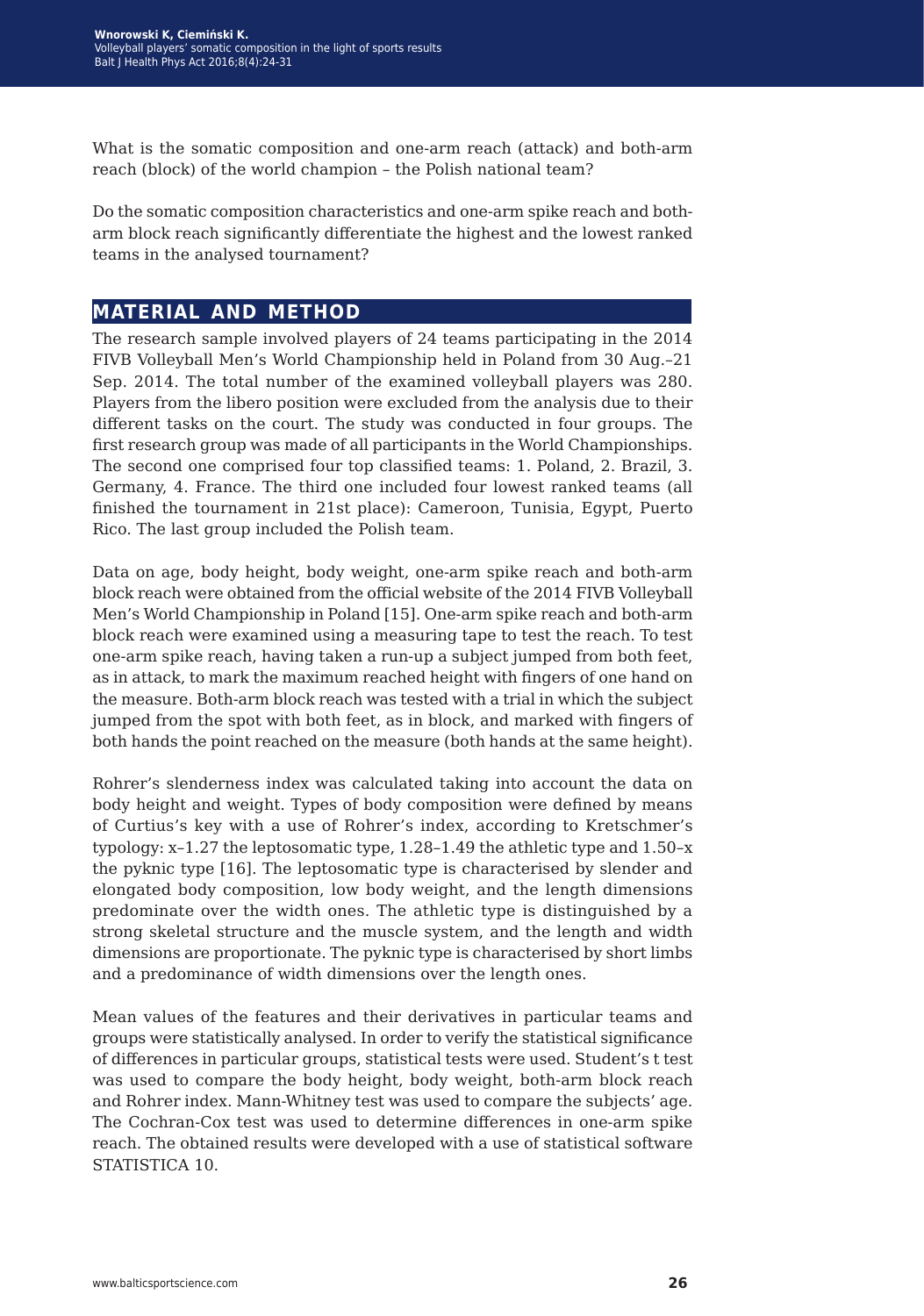#### **results**

Analysed features of the surveyed top volleyball players, participating in the 2014 FIVB Volleyball Men's World Championship are shown in Table 1.

| Subjects         | Total<br>$(n = 280)$ |       | Group 1-4<br>(n = 48) |       | Group 21<br>$(n = 43)$ |       | Poland<br>$(n = 12)$ |       |  |
|------------------|----------------------|-------|-----------------------|-------|------------------------|-------|----------------------|-------|--|
| Feature/index    | Ÿ                    | SD    | $\bar{\mathsf{x}}$    | SD    | $\bar{x}$              | SD    | $\bar{x}$            | SD    |  |
| Age              | 26.53                | 3.90  | 27.40                 | 3.32  | 27.86                  | 4.74  | 27.58                | 3.90  |  |
| Body height (cm) | 198.41               | 6.05  | 199.73                | 7.14  | 196.14                 | 6.67  | 200.08               | 5.88  |  |
| Body weight (kg) | 89.40                | 8.43  | 91.21                 | 9.00  | 87.35                  | 9.76  | 87.08                | 5.35  |  |
| Spike reach (cm) | 344.08               | 13.37 | 345.27                | 12.66 | 336.02                 | 16.84 | 347.00               | 11.67 |  |
| Block reach (cm) | 326.68               | 13.09 | 323.57                | 11.45 | 321.19                 | 15.54 | 324.09               | 10.86 |  |
| Rohrer's index   | 1.15                 | 0.10  | 1.15                  | 0.10  | 1.16                   | 0.10  | 1.09                 | 0.07  |  |

Table 1. Numeric characteristics of the examined features and Rohrer's index of participants in the 2014 FIVB Volleyball Men's World Championship

 $\bar{x}$  – mean, SD – standard deviation

The subjects' mean age was  $26.53$  years old  $(SD = 3.90)$ , body height – 198.41 cm (SD = 6.05), body weight - 89.40 kg (SD = 8.43), spike reach 344.08 cm (SD = 13.37), block reach – 326.68 cm (SD = 13.09), Rohrer's  $index - 1.15 (SD = 0.10) (Table 1).$ 

|  |  |  |                                     |  | Table 2. Body types of the examined volleyball players participating in the 2014 FIVB |  |  |
|--|--|--|-------------------------------------|--|---------------------------------------------------------------------------------------|--|--|
|  |  |  | Volleyball Men's World Championship |  |                                                                                       |  |  |

| Subjects     | Total<br>$(n = 280)$ |       | Group 1-4<br>$(n = 48)$  |                          | Group 21 | $(n = 43)$               | Poland<br>$(n = 12)$     |        |  |
|--------------|----------------------|-------|--------------------------|--------------------------|----------|--------------------------|--------------------------|--------|--|
| Body type    | n                    | $\%$  | n                        | $\%$                     | n        | %                        | n                        | $\%$   |  |
| Leptosomatic | 253                  | 90.36 | 42                       | 87.50                    | 38       | 88.37                    | 12                       | 100.00 |  |
| Athletic     | 26                   | 9.28  | 6                        | 12.50                    | 5        | 11.63                    | ٠                        | -      |  |
| Pyknic       |                      | 0.36  | $\overline{\phantom{a}}$ | $\overline{\phantom{a}}$ | ۰        | $\overline{\phantom{a}}$ | $\overline{\phantom{a}}$ | -      |  |
| .            |                      |       |                          |                          |          |                          |                          |        |  |

n – number of subjects, % – percentage value

90.36% of the volleyball players participating in the tournament had leptosomatic body composition, 9.28% were athletic and 0.36% pyknic (Table 2). The winner of the tournament, the Polish team, compared to all the participating teams, manifested a higher mean age of the players  $-d = 1.05$  years, a taller body –  $d = 1.67$  cm and one-arm spike reach –  $d = 2.92$  cm. By contrast, they had lower mean body weight  $d = 2.32$  kg and both-arm block reach  $-d = 2.59$  cm as well as lower Rohrer's index -  $d = 0.06$  (Table 1). All representatives of the Polish national team exhibited the leptosomatic body type (Table 2).

In the next stage of the research statistically significant differences in the values of the features of the players from teams occupying the top (1–4) and the bottom (21) places in the tournament were determined. Teams in both groups were characterised by players' similar mean age and Rohrer's slenderness index. The top ranked teams were, however, taller  $(d = 3.59 \text{ cm})$  and heavier  $(d = 3.68 \text{ m})$ kg) than the teams which took the bottom place in the tournament; they also had greater spike reach  $(d = 9.25 \text{ cm})$  and block reach  $(d = 2.38 \text{ cm})$  (Table 1).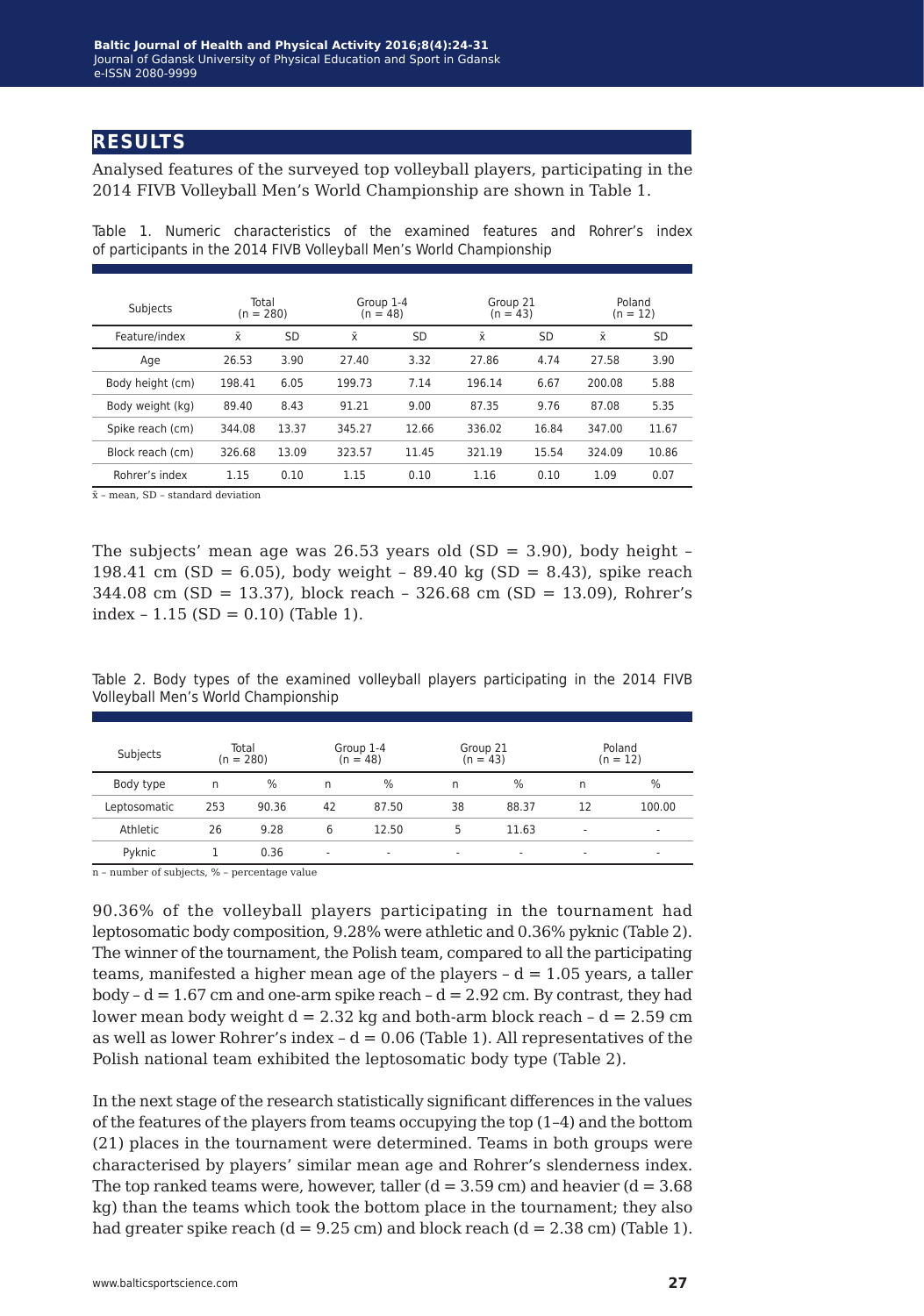The highest and the lowest ranked teams in the tournament had a similar number of players with the leptosomatic and athletic type of composition. There were no players with the pyknic type of composition in either of the groups (Table 2). The highest and lowest ranked teams significantly differed from each other in spike reach ( $P < 0.005$ ) and in body height ( $P < 0.015$ ) (Table 3).

Table 3. A comparison of the features of somatic composition and Rohrer's index in players representing the highest and the lowest ranked teams in the 2014 FIVB Volleyball Men's World Championship (n = 91)

| Feature/index               | Teams from places<br>$1 - 4$<br>$(n = 48)$ |           | Teams from place 21<br>$(n = 43)$ | D         |          |
|-----------------------------|--------------------------------------------|-----------|-----------------------------------|-----------|----------|
|                             | Χī                                         | <b>SD</b> | $\bar{x}$                         | <b>SD</b> |          |
| Age                         | 27.40                                      | 3.32      | 27.86                             | 4.74      | 0.46     |
| Body height (cm)            | 199.73                                     | 7.14      | 196.14                            | 6.67      | $3.59*$  |
| Body weight (kg)            | 91.21                                      | 9.00      | 87.53                             | 9.76      | 3.68     |
| One-arm reach - spike (cm)  | 345.27                                     | 12.66     | 336.02                            | 16.84     | $9.25**$ |
| Both-arm reach - block (cm) | 323.57                                     | 11.45     | 321.19                            | 15.54     | 2.38     |
| Rohrer's index              | 1.15                                       | 0.10      | 1.16                              | 0.10      | 0.01     |

x̄ – mean, SD – standard deviation, d – differences between means

Statistically significant differences for \*p  $\leq 0.05$ , \*\*p  $\leq 0.01$ 

#### **discussion**

The characteristics of somatic composition of athletes from various disciplines are a subject of extensive research. Each sports discipline and event has its own specific requirements, which is why every athlete should have appropriate anthropometric characteristics conducive to reaching sports championship in their own discipline [17]. According to Massuça and Fragoso [18], body height, weight and composition are important factors contributing to the optimization of the training process and the achievement of top results in handball and volleyball. Together with technical and tactical skills, they are necessary to achieve sports proficiency [18]. Volleyball players are characterised, among others, by a significant body height and the length of the upper limbs. This affects a long one-arm and both-arm reach, which, in turn, allows them to shorten the distance and the time necessary to come into contact with the ball during attack and block. Taller players hit the ball at a greater height above the net. They perform their offensive actions – in attack and defensive actions – in block with greater ease and more efficiently [19].

Multidirectional analyses of individual athletes and entire teams playing at the championship level allow monitoring the changing trends in any sports game, including volleyball [8]. The research conducted for decades on volleyball players during world championships and the Olympic games allows specifying which characteristics of somatic composition have changed the most and where the changes are insignificant [6, 8, 10, 20, 21]. In the Olympics in Seoul in 1988, the players' mean body height  $(n = 144)$  was 193.8 cm, in Barcelona in 1992 ( $n = 144$ ) it was already 194.6 cm, in Beijing in 2008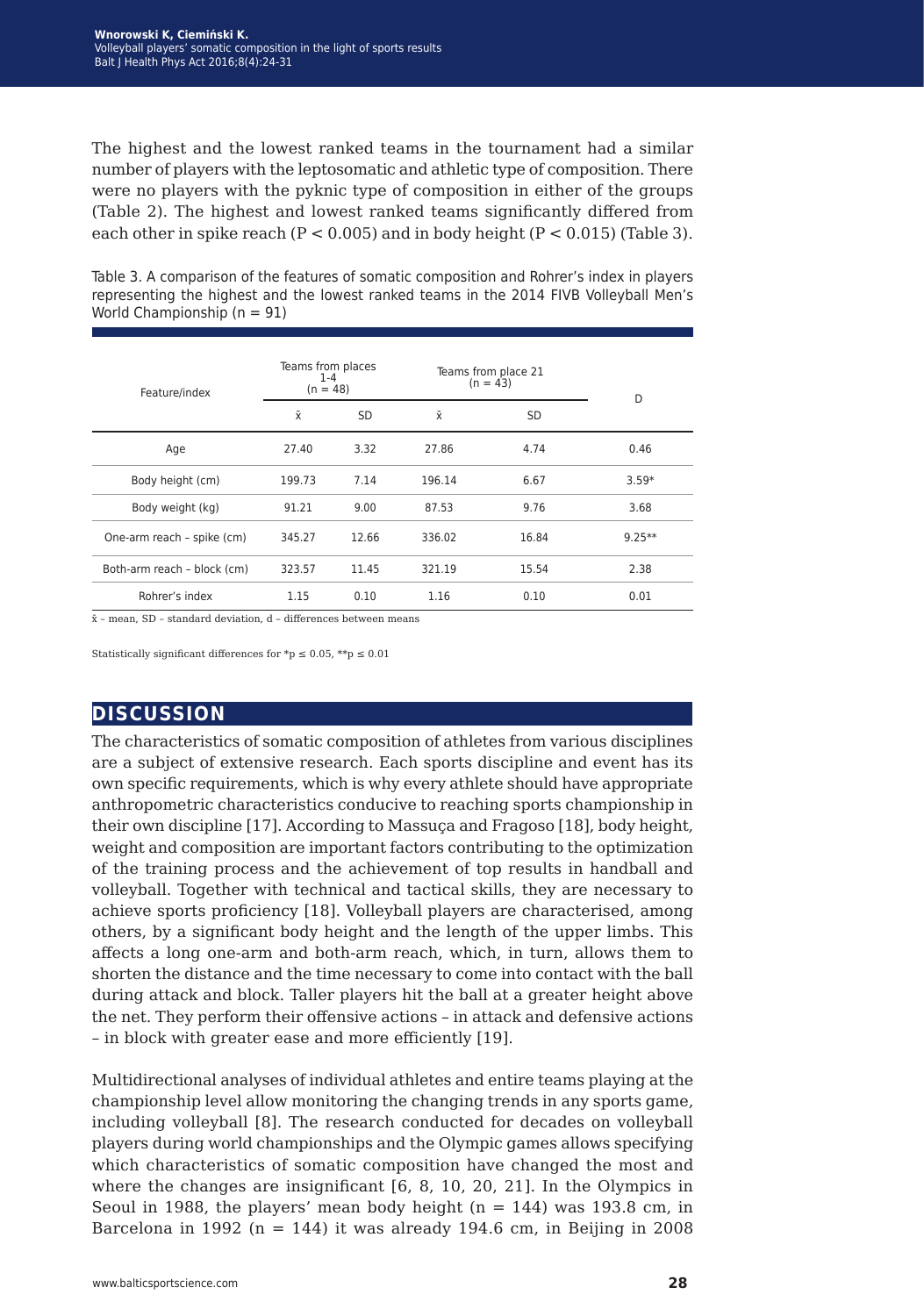$(n = 144)$  197.0 cm, and in the analysed in this study world championships  $(n = 280)$  198.4 cm. This indicates a gain in this trait in volleyball players over the past years. It was slightly different in the case of the age of participants in the most important sporting events in men's volleyball. The mean values of age of all the players over the last three decades are about 26 years old, with the exception of the Olympic Games in Beijing in 2008, during which the subjects' mean age was significantly higher and amounted to 28.2 years. In the World Championships in 2014 the participants' mean age was 26.5 years. It has been noted that the mean age of medallists in the analysed tournament is slightly higher than of the total sample. This can be explained by the fact that medallists are characterised by longer training experience, ergo more sports experience, thus achieving better sports results [8].

One-arm and both-arm reach are the characteristics defining volleyball players' potential in attack and block. One-arm and both-arm reach affect the players' efficiency of game. In analysis of the measurements conducted during the Olympic Games in Atlanta in 1996, it was found that the volleyball players' average reach in attack was 341.3 cm and 321.6 cm block. In Sydney in 2000 it was 344.2 cm in attack and 326.3 cm in block, while in Athens 343.0 cm in attack and 323.9 cm in block. Values similar to those obtained by volleyball players in Sydney were reported during the Olympic Games in Beijing in 2008 (343.7 cm in attack and 327.1 cm in block) and in the tournament analysed here (344.1 cm in attack and 326.7 cm in block) [6, 8]. Noticeably, the results obtained by volleyball players (spike reach and block reach) in tournaments over two decades are comparable and do not change significantly.

The research conducted by Dziąsko and Naglak [20] show that 65.1% of players were characterised by the leptosomatic composition body, 28.2% by the pyknic one and 6.6% by the athletic one. In the latest studies by Palao et al. [14] the types of volleyball players' body composition were assessed according to Sheldon's typology. Sheldon distinguishes three types of body composition: ectomorphic, mesomorphic and endomorphic, which correspond to the leptosomatic, athletic and pyknic type of composition in Kretschmer's typology. The research showed that in the top classified teams Italian Series A1 in men's volleyball, the ectomorphic type of body composition dominates over the mesomorphic and endomorphic one. In the analysed here 2014 FIVB Volleyball Men's World Championship the leptosomatic composition type was dominant among volleyball players (90.36%) in comparison with the athletic (9.26%) and the pyknic (0.36%) type of composition.

A search for correlations between selected features of somatic composition, spike reach and block reach, and the level of sports championship has been going on for many years [4, 6, 7, 9, 21, 22, 23, 24, 25, 26]. Volleyball players representing the highest and the lowest ranked teams participating in the 2014 FIVB Volleyball Men's World Championship mostly vary as to the body height and one-arm spike reach. For this reason, teams with taller players having greater one-arm spike reach achieved better sports results in the tournament. It must be stressed, however, that volleyball belongs to games where a team's sports outcome is influenced by many different factors (e.g. players' somatic composition, motor skills, technical and tactical skills, volitional traits), and low levels of one of them may be compensated by a high level of another one [20]. Changes in the rules of the game taking place also in recent years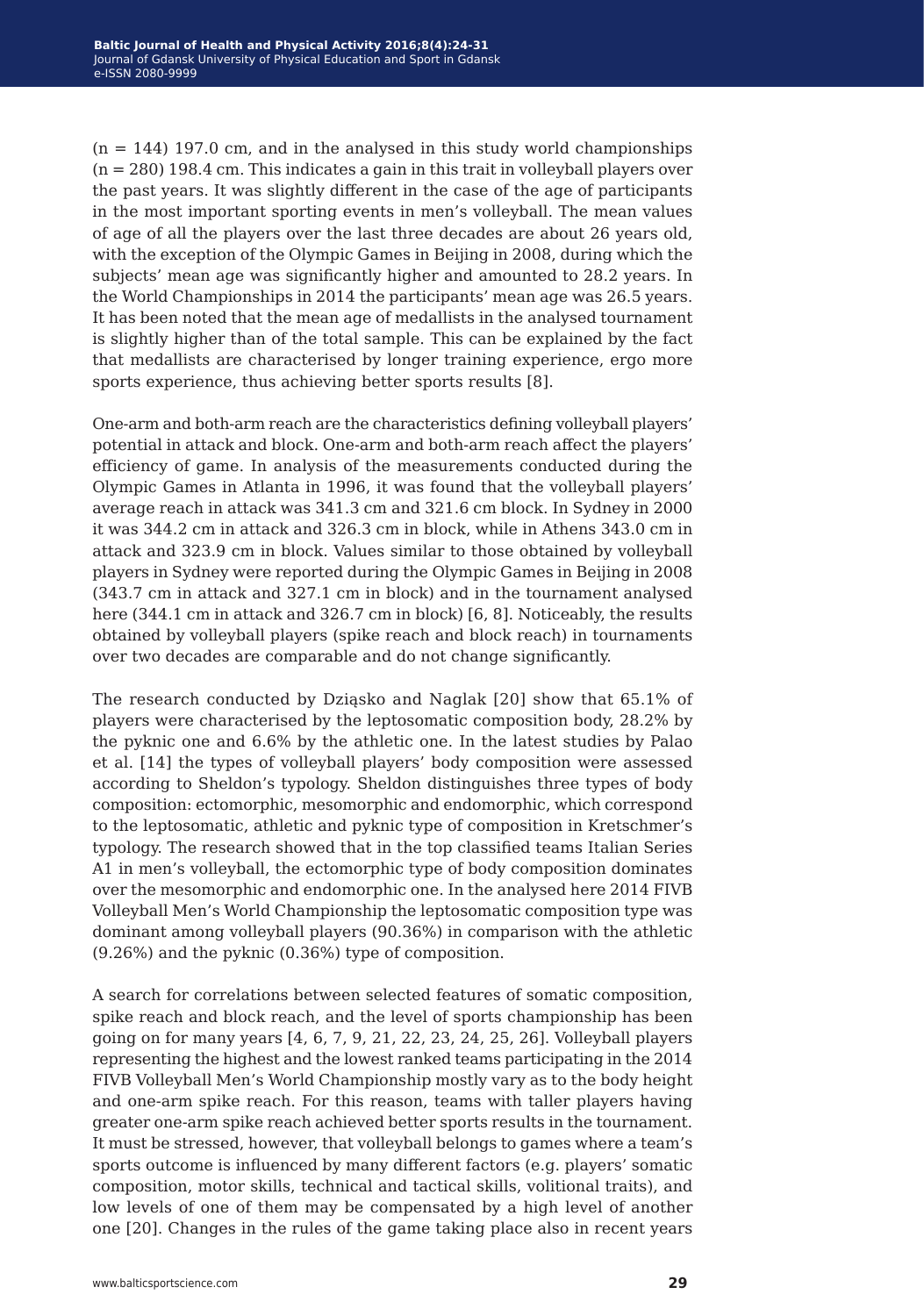have contributed to strengthening the role of defensive actions in sports competition. Therefore, the presented study is still valid and necessary.

#### **conclusions**

The study results presented in this paper regarding the mean values of the characteristics of volleyball players participating in the 2014 FIVB Volleyball Men's World Championship enable volleyball coaches to perform various analyses. The best volleyball players' results, considered as a model and confronted with the level of other players' characteristics, indicate directions of team building. The obtained results and those from other research papers define development trends in volleyball. The analysis of results has also contributed to indicating the direction of choice and selection by specifying which characteristics of somatic composition and fitness trials affect the most the sports results of the best sports teams in the world.

By far the largest number of subjects were characterised by the leptosomatic body composition. This confirms earlier studies on the dominance of the leptosomatic body type among the top level volleyball players [20].

The world champions, representatives of Poland, were taller players with greater than average one-arm spike reach. All players from the Polish national team were characterised by the leptosomatic body composition type.

Body height and one-arm spike reach significantly differentiate the highest and lowest ranked teams participating in the 2014 FIVB Volleyball Men's World Championship. The teams made of taller players with greater spike reach took higher places in the tournament.

Test results of the presented research should be taken into account by coaches in the process of proper team building. Yet, frequent changes in rules of the game cause that the long-term planning of the training process should be based on observations of the development of the sports discipline.

#### **references**

- [1] Marques M, González-Badillo J. In-season resistance training and detraining in professional team handball players. J Strength Cond Res. 2006;2:563-571.
- [2] Marques M, González-Badillo J, Kluka D. In-season strength training male professional volleyball athletes. J Strength Cond Res. 2006;28:2-12.
- [3] Marques M, van den Tillaar R, Gabbett T, Reis V, González-Badillo J. Physical fitness qualities of professional volleyball players: Determination of positional differences. J Strength Cond Res. 2009;23:1106-1111.
- [4] Gjinovci B, Valon Nikqi V, Miftari F. The distinction between teams ranked third and fourth in the super league volleyball of Kosovo. Sport Mont. 2014;64:40-42.
- [5] Kielak D. Przyczynek do modelu treningu siatkarza [Contribution to the model training of a volleyball player]. Sport Wyczynowy. 1989;9-10:44-52. Polish.
- [6] Sterkowicz-Przybycien K, Sterkowicz S, Zak S. Sport skill level and gender with relation to age, physical development and special fitness of the participants of Olympic volleyball tournament Beijing 2008. Collegium Antropol. 2008;38:511-516.
- [7] Gjinovci B, Valon Nikqi V, Miftari F. The difference between two volleyball teams in some anthropometric and motor abilities. Sport Mont. 2014;57:40-42.
- [8] Wnorowski K. Tendencje rozwojowe w piłce siatkowej [Development trends in volleyball]. In: Czerwiński J, Sozański H, editors. Współczesne koncepcje szkolenia w zespołowych grach sportowych [Modern concepts in team sports games training]. Gdańsk: AWFiS Gdańsk; 2004, 127-145. Polish.